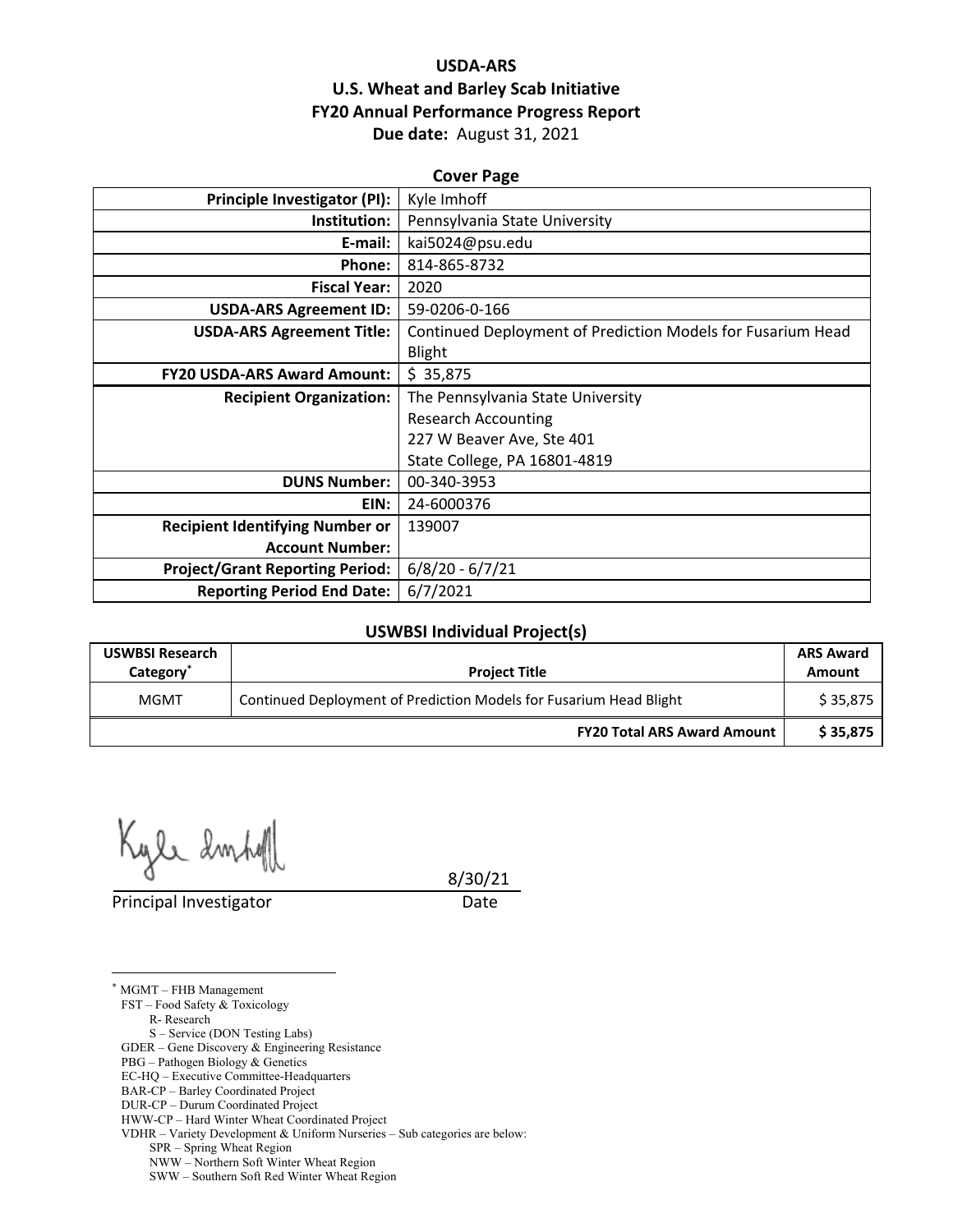# **Project 1:** *Continued Deployment of Prediction Models for Fusarium Head Blight*

### **1. What are the major goals and objectives of the research project?**

We are addressing the risk of scab development during the critical flowering stage when the growers can ameliorate the risk with treatment. This project leverages various atmospheric data networks, including the finest scale and most accurate gridded observational data set (URMA and RTMA), gridded weather model data and a host of regression based epidemiological models on a user‐friendly graphic interface to assist growers in decision making in protecting their fields from scab. Using hourly reports of temperature and moisture from finely gridded data, each day the risk is assessed anew with the most recent observations and is available by mid‐morning.

**2. What was accomplished under these goals or objectives?** *(For each major goal/objective, address these three items below.)*

#### **a) What were the major activities?**

A successful daily prediction using various scab risk models have been run throughout the wheat growing season (June 2020‐Aug 2020; Mar 2021‐Current) from winter wheat in the southern Plains to late spring wheat in the Dakotas. Additional expert commentary is included from plant pathologists in most states to augment the utility of the interface. The tools are accessible on mobile devised due to upgraded mobile‐friendly interface and risk in non‐growing regions is being masked to prevent misinterpretation of the risk tool.

#### **b) What were the significant results?**

Growers utilized the interface and modeling technique to assist crucial decisions about the risk of disease growth in their particularly locality or region. When any breaks in data stream or interface occurred, we received immediate response.

# **c) List key outcomes or other achievements.**

The user interface for Fusarium Head Blight risk assessment was upgraded to a new user experience that was more mobile-friendly with a background interface that streamlined data processing. At the launch of the 2021 season (Mar 2021), continued improvement of the tool was ongoing with improvements to expert commentary submission and display along with new graphing/plotting functionality at different grid points.

# **3. Was this research impacted by the COVID‐19 pandemic (i.e. university shutdowns and/or restrictions, reduced or lack of support personnel, etc.)? If yes, please explain how this research was impacted or is continuing to be impacted.**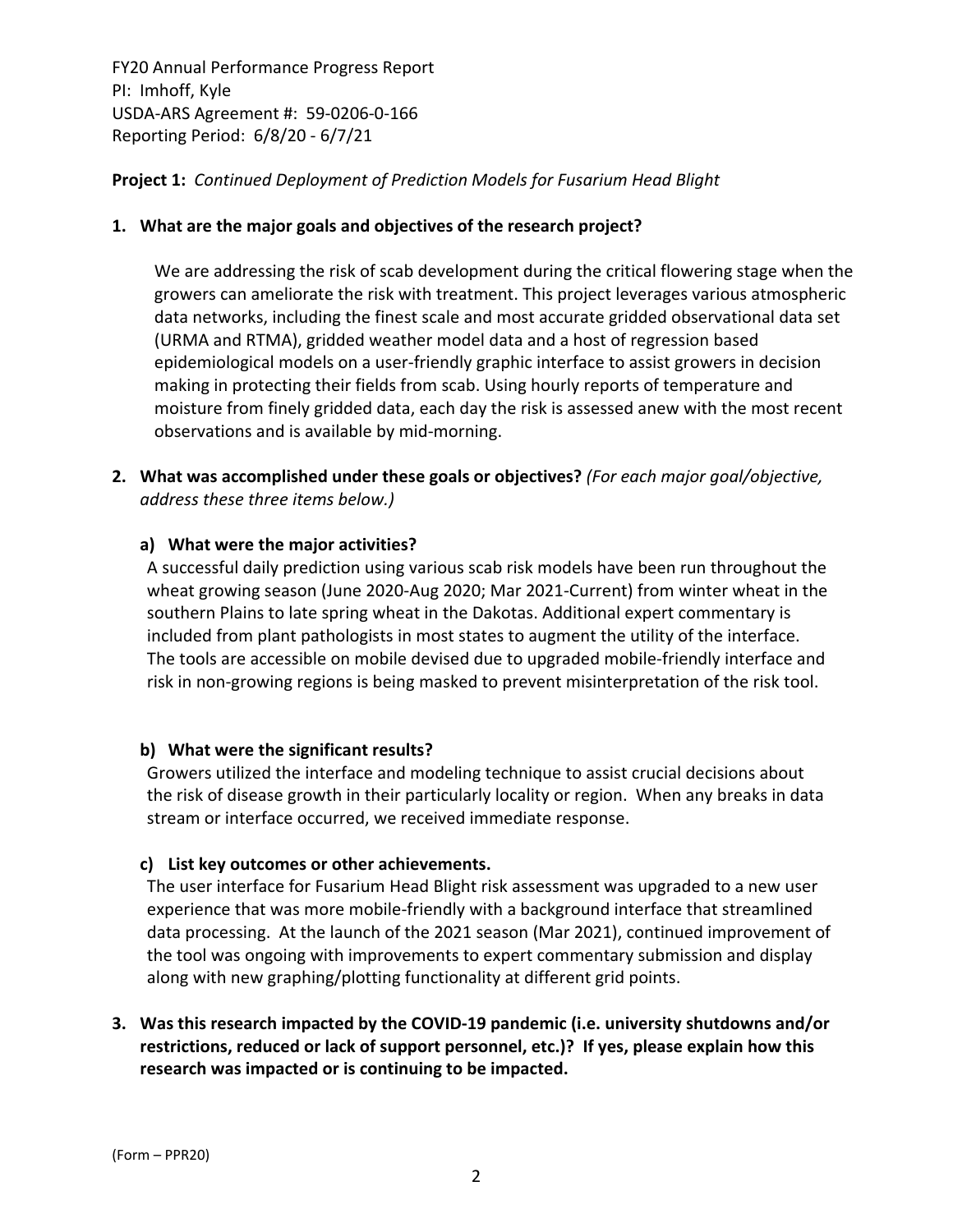> No significant impacts outside of more delayed progress due to technical issues related to remote work (VPN disconnections, network availability outside of office, etc.).

## **4. What opportunities for training and professional development has the project provided?**

Nothing to report.

#### **5. How have the results been disseminated to communities of interest?**

The target audience of growers and extension personnel that advise grower consortiums receive information through the web interface. Experts provide commentary within the interface that report status of the wheat/barley crops as well as an assessment of disease risk. The interface is located at: http://www.wheatscab.psu.edu/.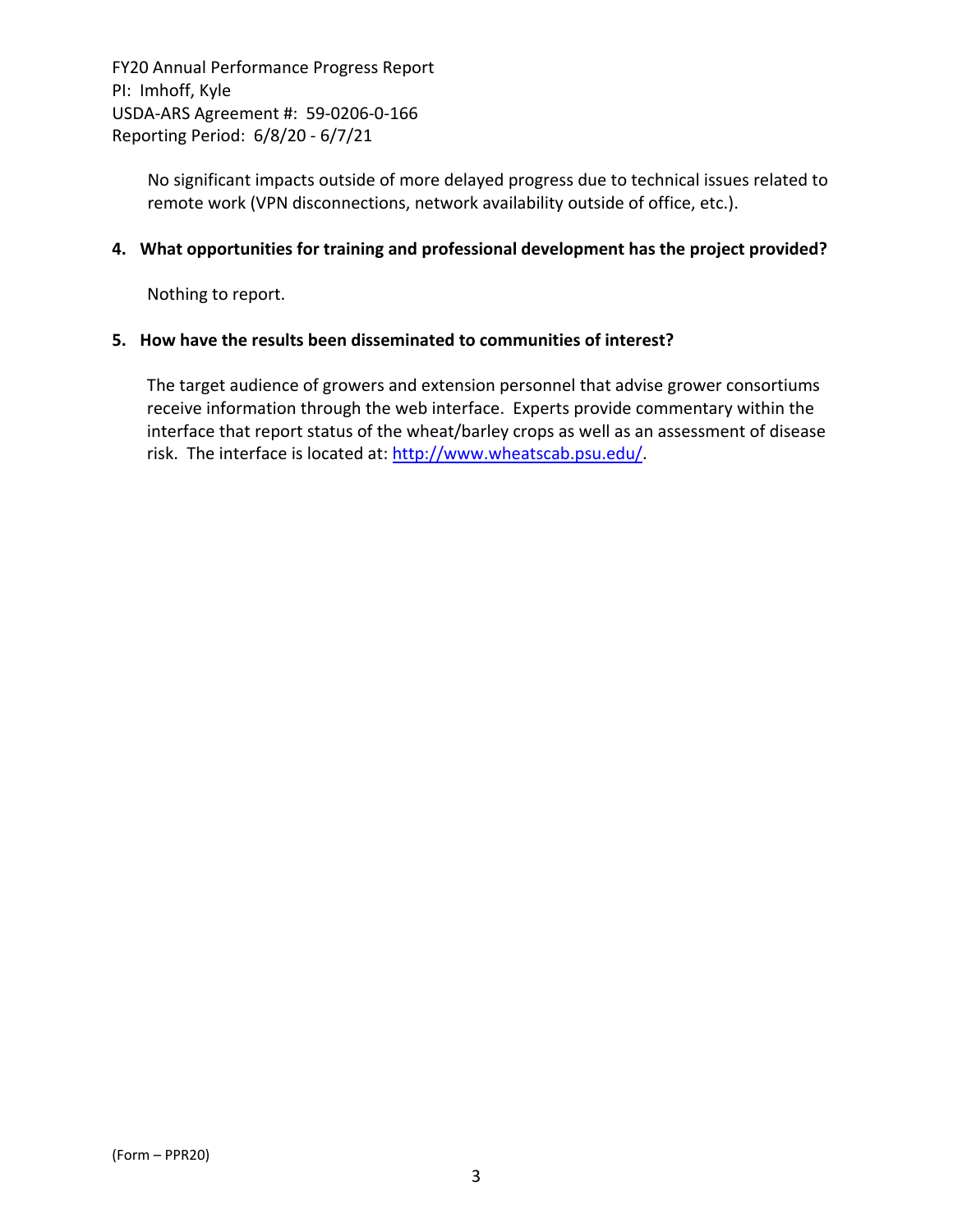# **Training of Next Generation Scientists**

**Instructions:** Please answer the following questions as it pertains to the FY20 award period (6/8/20 ‐ 6/7/21). The term "support" below includes any level of benefit to the student, ranging from full stipend plus tuition to the situation where the student's stipend was paid from other funds, but who learned how to rate scab in a misted nursery paid for by the USWBSI, and anything in between.

**1. Did any graduate students in your research program supported by funding from your USWBSI grant earn their MS degree during the FY19 award period?**  $\square$ Yes  $\square$ No  $\square$  Not Applicable

**If yes, how many?** Click to enter number here.

**2. Did any graduate students in your research program supported by funding from your USWBSI grant earn their Ph.D. degree during the FY19 award period?**

 $\square$ Yes  $\square$ No  $\square$  Not Applicable

**If yes, how many?** Click to enter number here.

**3. Have any post docs who worked for you during the FY19 award period and were supported by funding from your USWBSI grant taken faculty positions with universities?**  $\square$ Yes  $\square$ No  $\square$  Not Applicable

**If yes, how many?** Click to enter number here.

**4. Have any post docs who worked for you during the FY19 award period and were supported by funding from your USWBSI grant gone on to take positions with private ag‐ related companies or federal agencies?**

 $\square$ Yes  $\square$ No  $\square$  Not Applicable

**If yes, how many?** Click to enter number here.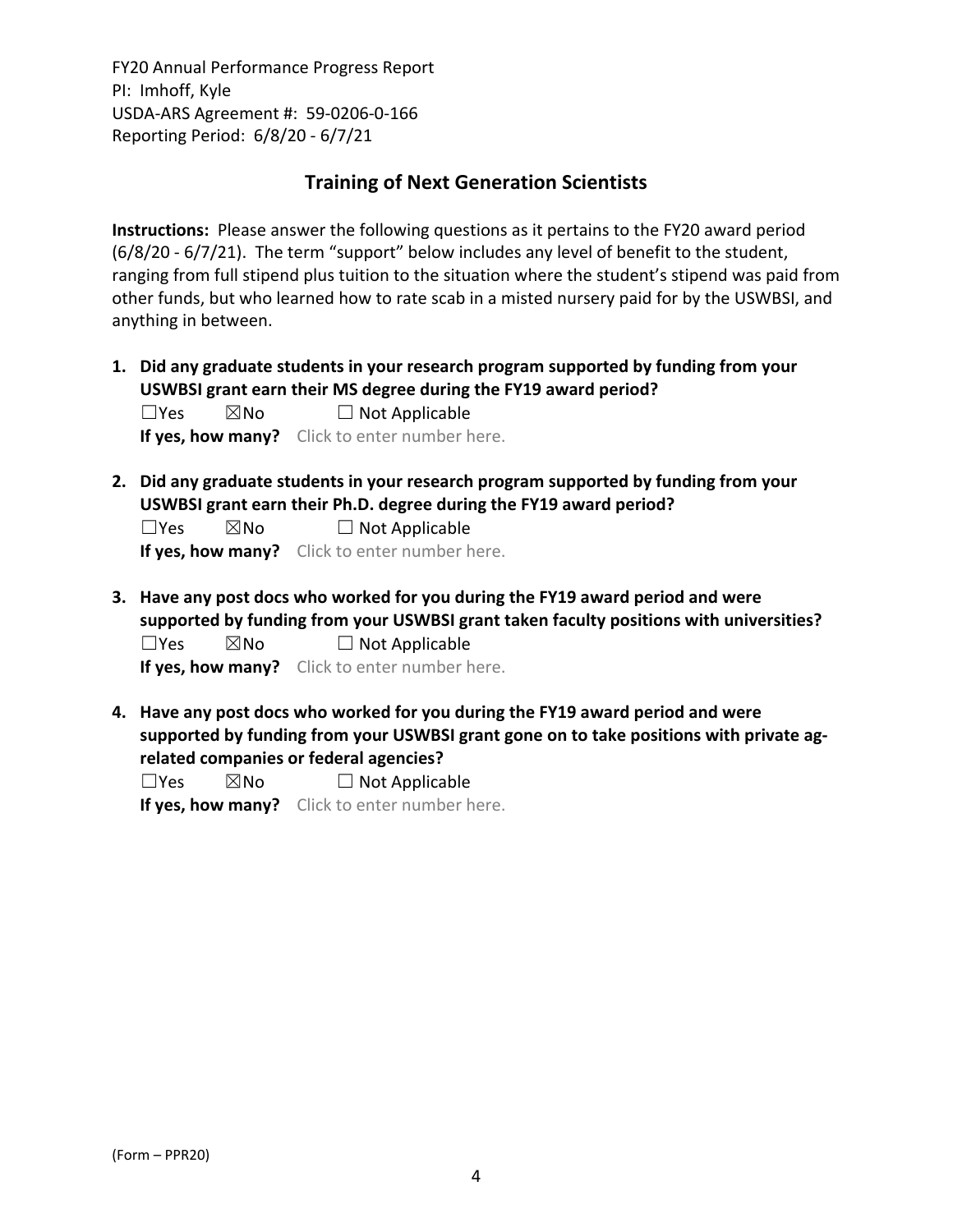# **Release of Germplasm/Cultivars**

**Instructions:** In the table below, list all germplasm and/or cultivars released with full or partial support through the USWBSI during the FY20 award period (6/8/20 - 6/7/21). All columns must be completed for each listed germplasm/cultivar. Use the key below the table for Grain Class abbreviations. 

NOTE: Leave blank if you have nothing to report or if your grant did NOT include any VDHR-related projects.

| <b>Name of Germplasm/Cultivar</b> | <b>Grain Class</b>    | <b>FHB Resistance</b>                                  | <b>FHB</b><br><b>Rating</b><br>$(0-9)$ | Year<br><b>Released</b> |
|-----------------------------------|-----------------------|--------------------------------------------------------|----------------------------------------|-------------------------|
| N/A                               | Select Grain<br>Class | Select what represents<br>your most resistant<br>check | Enter as<br>text 0-9<br>rating         | Select Year             |
| Click here to enter text.         | Select Grain<br>Class | Select what represents<br>your most resistant<br>check | Enter as<br>text 0-9<br>rating         | Select Year             |
| Click here to enter text.         | Select Grain<br>Class | Select what represents<br>your most resistant<br>check | Enter as<br>text 0-9<br>rating         | Select Year             |
| Click here to enter text.         | Select Grain<br>Class | Select what represents<br>your most resistant<br>check | Enter as<br>text 0-9<br>rating         | Select Year             |
| Click here to enter text.         | Select Grain<br>Class | Select what represents<br>your most resistant<br>check | Enter as<br>text 0-9<br>rating         | Select Year             |
| Click here to enter text.         | Select Grain<br>Class | Select what represents<br>your most resistant<br>check | Enter as<br>text 0-9<br>rating         | Select Year             |
| Click here to enter text.         | Select Grain<br>Class | Select what represents<br>your most resistant<br>check | Enter as<br>text 0-9<br>rating         | Select Year             |
| Click here to enter text.         | Select Grain<br>Class | Select what represents<br>your most resistant<br>check | Enter as<br>text 0-9<br>rating         | Select Year             |
| Click here to enter text.         | Select Grain<br>Class | Select what represents<br>your most resistant<br>check | Enter as<br>text 0-9<br>rating         | Select Year             |
| Click here to enter text.         | Select Grain<br>Class | Select what represents<br>your most resistant<br>check | Enter as<br>text 0-9<br>rating         | Select Year             |
| Click here to enter text.         | Select Grain<br>Class | Select what represents<br>your most resistant<br>check | Enter as<br>text 0-9<br>rating         | Select Year             |
| Click here to enter text.         | Select Grain<br>Class | Select what represents<br>your most resistant<br>check | Enter as<br>text 0-9<br>rating         | Select Year             |
| Click here to enter text.         | Select Grain<br>Class | Select what represents<br>your most resistant<br>check | Enter as<br>text 0-9<br>rating         | Select Year             |
| Click here to enter text.         | Select Grain<br>Class | Select what represents<br>your most resistant<br>check | Enter as<br>text 0-9<br>rating         | Select Year             |

**NOTE:** List the associated release notice or publication under the appropriate sub-section in the 'Publications' section of the FPR.